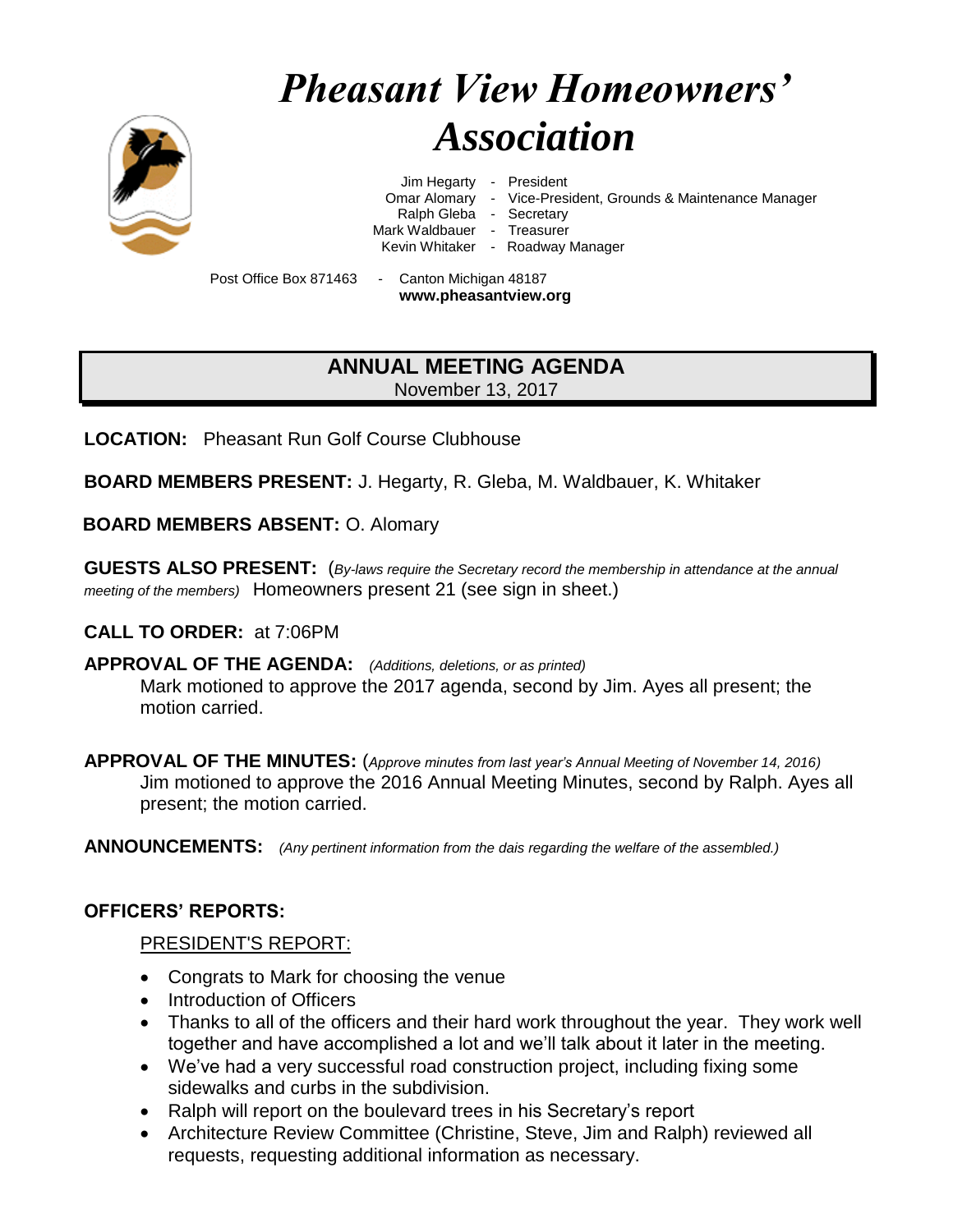- June great job as Communications Director, Facebook, MailChimp
- Mark excellent job as Treasurer managing the books, bills and budget. Once again, we have one homeowner who has not paid their 2017 annual dues.
- Mailboxes excellent work by Kevin overcoming all of the obstacles that appeared.

*Mark motioned to approve the President's report, second by Ralph. Ayes all present; the motion carried.*

#### VICE-PRESIDENT'S REPORT:

• O. Alomary reported that there is a form letter we send to homeowners that are in violation of the convents and restrictions. Letters were sent to homeowners requesting they remove trash cans, abandoned vehicle and swimming pool, all in violation. Homeowners usually act on the first letter, but in some instances, a second letter was sent that is more forceful.

*Ralph motioned to approve the Vice President's report, second by Mark. Ayes all present; the motion carried.*

#### SECRETARY'S REPORT:

• Boulevard trees – We started the year at 13 homeowners who had dead or missing boulevard tree. We are now down to three remaining homeowners who have yet to comply with these Covenants and Restrictions.

*Mark motioned to approve the Vice President's report, second by Jim. Ayes all present; the motion carried.*

#### TREASURER'S REPORT:

- We have maintained our assessment for 3 years, and we are \$100 less than one of the other subdivisions. We are a non-profit, there is no reason for the Board to hold \$80K-100K of your money, thus we decided to put this money for the betterment of the subdivision.
- M. Waldbauer went through an explanation of the expenses, budget, balance sheet, etc.

*Jim motioned to approve the President's report, second by Kevin. Ayes all present; the motion carried.*

## **DIRECTOR'S and COMMITTEE REPORTS:**

ROADWAY MANAGER'S REPORT:

- PRRMA consists of five members (two from Canton Township, one from each of the subdivisions). After an assessment, a RFQ was sent out for the requested work with Nagle Paving being the eventual winner. The quote was ~\$500K. Southwick and both entryways, curb work, sidewalk work were included in the quote with the goal of completing the project before school started in late August.
- This fall, there will be another assessment of the roads, with the anticipation of a much smaller scale project next year.
- We pay PRRMA \$53K annually, which works out to ~16% of their total budget.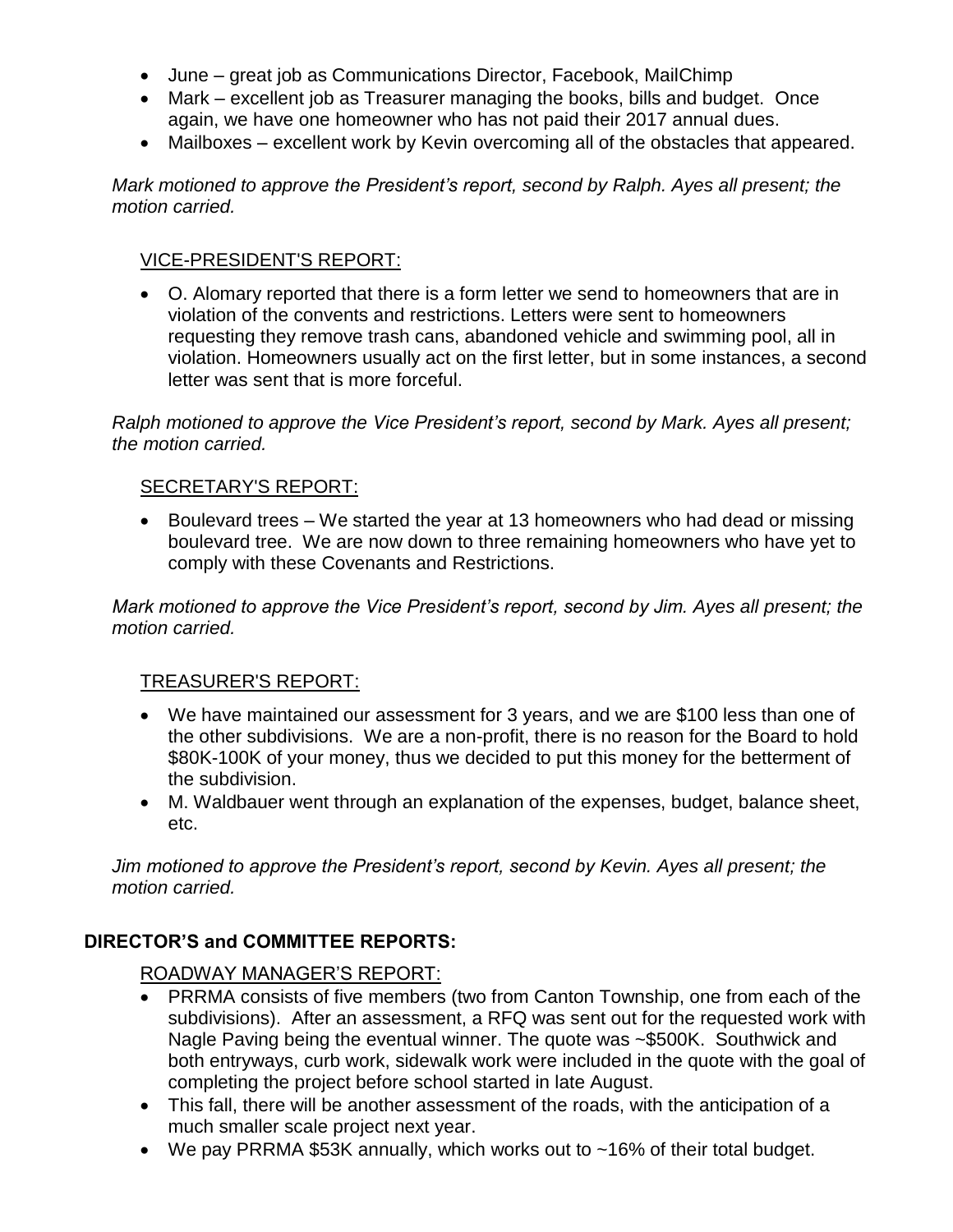• Lot 34 needs to be evaluated for hazardous walking conditions.

# ARCHITECTURAL REVIEW COMMITTEE:

• We had about 15 requests for review of windows, decks, shutter painting, roofing, etc. If anyone is making changes to the exterior, please send it to the Architecture Review Committee (ARC@phesantview.org) as we want to ensure that the subdivision looks good to everyone.

## COMMUNICATION COMMITTEE REPORT:

- If you haven't received the emails, please go to the PheasantView.org website to register.
- Facebook is a good mechanism for sharing information, so if you are so inclined, please "friend" us.

# **ORDERS OF THE DAY:** Election of Members to the Board:

- Jamie Mitchell lives in the sub, worked for American Cancer society, now works for March of Dimes, is willing to run this year
- This is the time of year for the election of new board members. Kevin and Laurie Gleba counted all the ballots and reported that J. Hegarty, M. Waldbauer and Jamie Mitchell have been elected tonight! They will be assigned their positions at the next board meeting and their roles will be in effect starting January 1, 2017.

## **HOMEOWNER NON-AGENDA COMMENTS:** Questions and comments to the Board of Directors:

- Lot 35 had a concern that they live on Crowndale, but the mailbox will reside on Stonebridge Way. Kevin indicated that he has been working with USPS and since they have approved the plan, so there should be no issue with mail delivery.
	- o Mailbox next steps: Due to budget constraints, and the desire to keep a reasonable reserve, the mailbox project was split into two phases. The first phase was completed last week; the second phase of the project will be completed in early 2018.
- Pool question: What are we going to do with the pool issue?
	- $\circ$  In 2018, we will work with the Township and ensure that a letter is sent ASAP to the homeowner in violation.
- Shed question: took down one shed, and replaced it with a smaller shed. o ??What's our follow up??
- Traffic on Southwick:
	- o Officers have been positioned a few times and a mobile speed sign was installed. It appears as though the township doesn't want to make this a high priority.
- Will a traffic light be installed on Beck Road?
	- $\circ$  K. Whitaker will bring it up as an agenda item at the next PRRMA meeting.